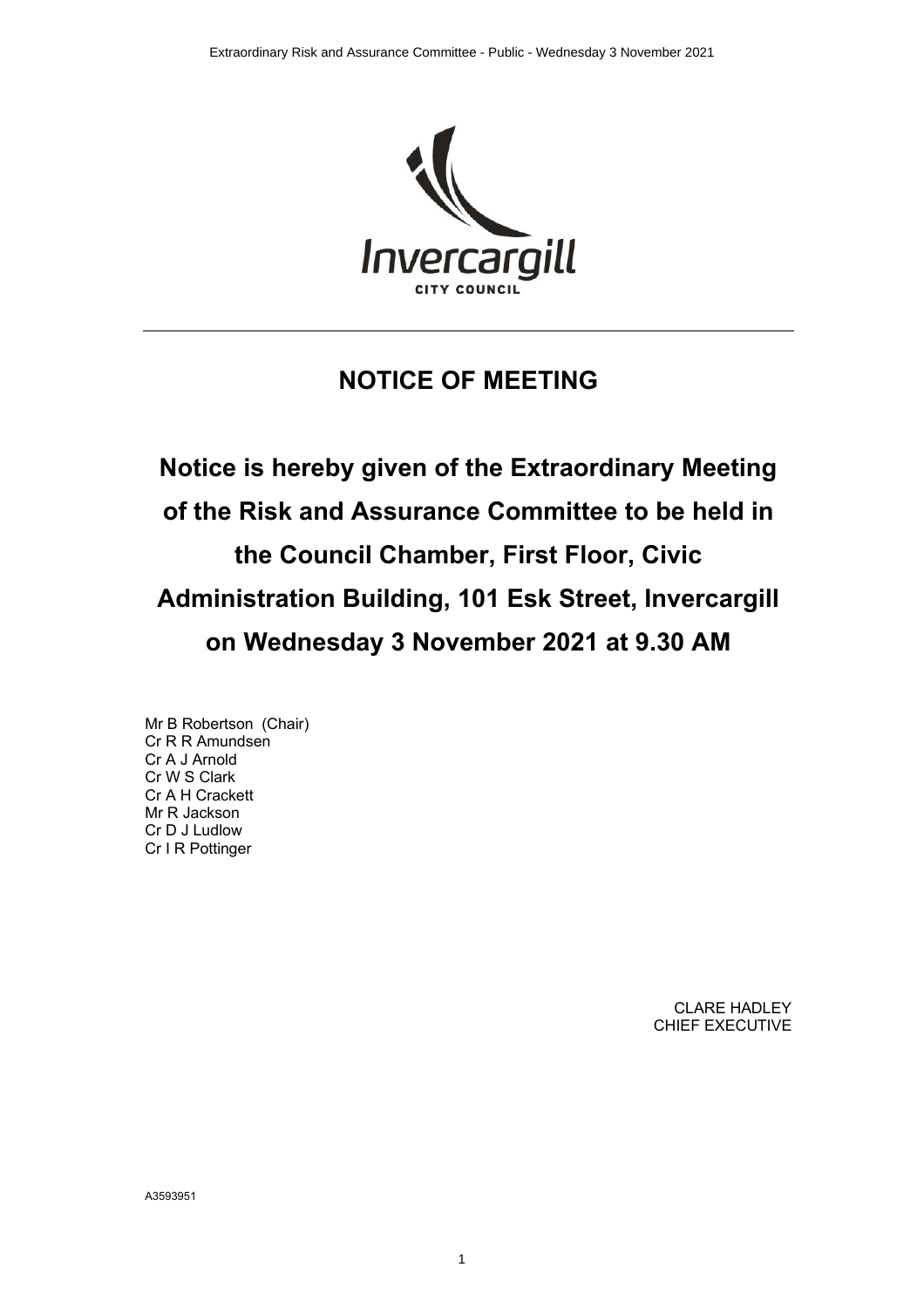## **Extraordinary Risk and Assurance Committee - Public**

03 November 2021 09:30 AM

## **Agenda Topic Page**

- 1. Apologies
- 2. Declaration of Interest
	- a. Members are reminded of the need to stand aside from decision-making when a conflict arises between their role as an elected representative and any private or other external interest they might have.
	- b. Elected members are reminded to update their register of interests as soon as practicable, including amending the register at this meeting if necessary.
- 3. Major Late Item To be Received in Public Excluded Session Name of the Major Late Item - Shadbolt vs ICC Update

The reason the item is not in the agenda - The report was not ready at the time the agenda was prepared.

The reason why the discussion of the item cannot be delayed - Matters can be progressed in a timely manner.

- 3.1 Shadbolt vs ICC Update
- 4. Public Excluded Session